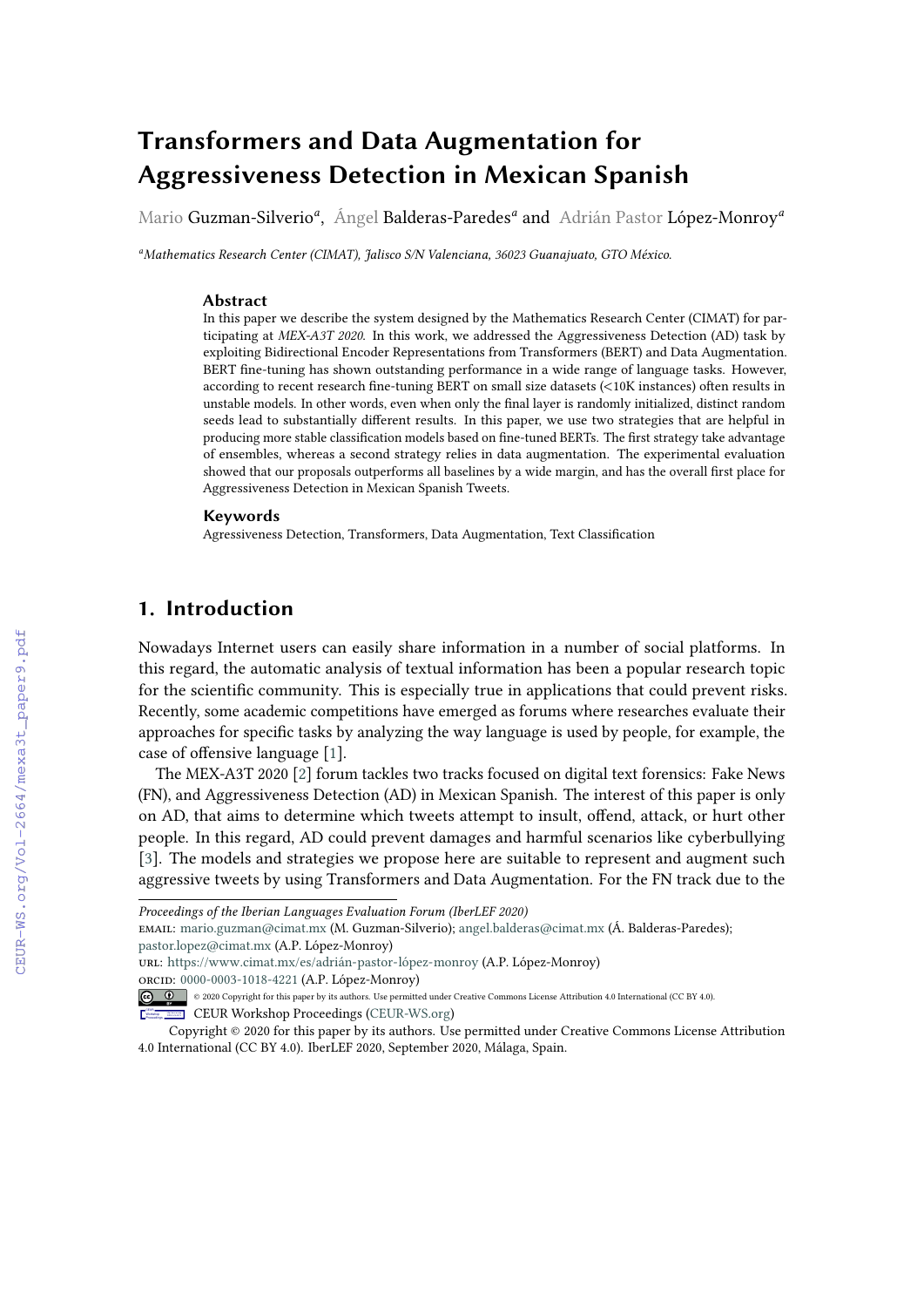different structure in documents, our approach was a **simple baseline**, only for our reference for future research: a Bag-of-N-grams at word and character level fed into an Support Vector Machines (SVM).

The AD task is commonly approached as a supervised classification problem [\[4,](#page-8-0) [5,](#page-8-1) [1\]](#page-7-0). The problem has been approached by using a number of strategies, inlcuding: regression models [\[6\]](#page-8-2), user network-attributes [\[7\]](#page-8-3), or distributional terms representations [\[8\]](#page-8-4). Recently, with the rise of deep learning neural models, some authors have been using Recurrent Neuronal Networks [\[9\]](#page-8-5), and Convolutional Neural Networks [\[10\]](#page-8-6).

One of the most successful approaches is the Bidirectional Encoder Representations from Transformers (BERT), which was first proposed in [\[11\]](#page-8-7). BERT has shown outstanding performance in a wide range of Natural Language Processing (NLP) tasks. For the case of offensive language detection and hate speech detection, BERT has been successfully used by some authors in different ways [\[12,](#page-8-8) [13\]](#page-8-9). For using BERT in general text classification the most common strategy to take advantage of fine tuning. For example, BERT can be pre-trained in general domains (e.g., Wikipedia) to model syntactic and semantic properties of language that are useful in other tasks. In simple words, pre-trained BERT models are fine-tuned to specific domains by substituting the output layers of the model, and re-training the rest of layers at specific pace. Notwithstanding the effectiveness of BERT in text classification, several works have pointed out its instability when fine-tuning BERT on small size datasets [\[14,](#page-8-10) [15,](#page-9-0) [16\]](#page-9-1). In simple words, even when only the final layer is randomly initialized, distinct random seeds lead to substantially different results. In this regard, considering that the AD corpus have less than 10K samples, we propose to build a classification strategy based on combining several BERT models trained with different seeds on different augmented datasets. By doing this we aim to get a model that have in average a solid performance but small variance. According to our evaluation, the use of ensemble methods with specific voting schemes and adversarial data augmentation can improve the effectiveness of BERT while maintaining lower variance in performance for the small and unbalance dataset for AD.

The remainder of this document is organized as follows: Section 2 presents the proposed strategies. Section 3 describes experimental settings. The experiments and results are presented in Section 4. Finally, Section 5 outlines the final conclusions and future work.

### **2. Stable Classification Strategies**

This section describes our two proposed strategies to alleviate the instability of fine-tuning BERT on few sample and unbalanced datasets. These strategies are built on fine-tuned BERT models that only vary the random seed of an extra classification layer for domain adaptation. The first strategy is based on BERT ensembles and two well known voting schemes. The second strategy uses data augmentation to improve even more the effectiveness and stability. In our evaluation, we empirically show that both methodologies provide benefits for the AD and both ranked first place of the challenge.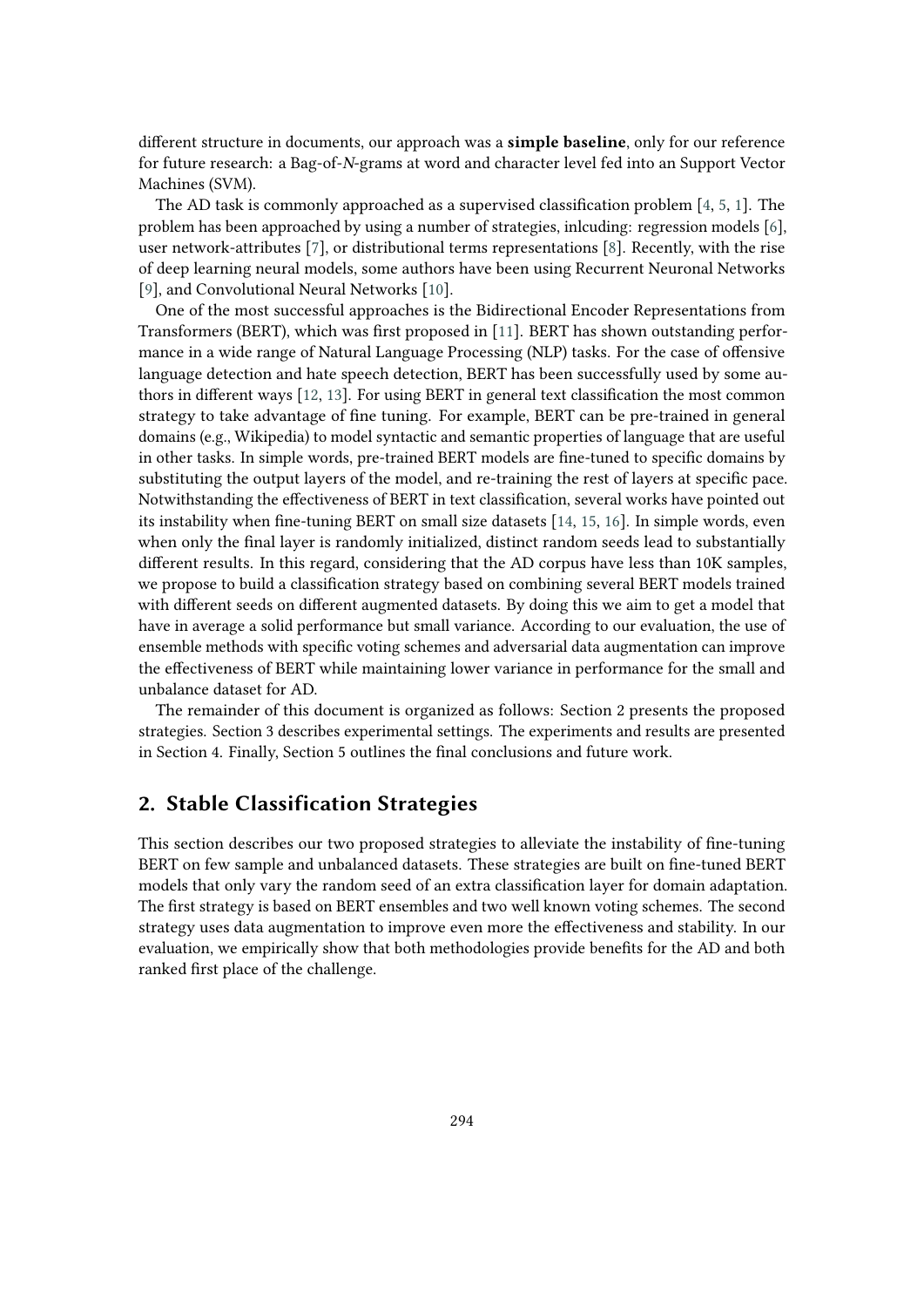### **2.1. BERT Ensemble model**

There are many ways to combine the information of several models, but we are particularly interested in those based in ensemble theory. The idea of having an ensemble is that several models (possibly weak models) can make a strong one [\[17\]](#page-9-2). One of the key ideas in successfully build ensembles is that the prediction space should be diverse [\[18\]](#page-9-3). This is that individual models can have differences among decisions; we hypothesize those are the unstable individual BERTs. In general, when the latter conditions are met, it could be possible to obtain a stronger model with simple strategies. In our case we consider the following two straightforward voting schemes:

- **Majority Voting Scheme:** we predict the most voted class among the classifiers of the ensemble. In case of tie, we perform random prediction among the classes in question.
- **Weighted Voting Scheme:** we aggregate the confidence prediction for classes in each model of the ensemble to build a final weighted vote. This confidence prediction, in our case is the output of the last Softmax layer.

These strategies based on ensembles and simple voting schemes have resulted very convenient and have been explored with different base models in several domains [\[17,](#page-9-2) [9\]](#page-8-5). It is worth to mention that there other popular alternatives to combine. For example, the *Early Fusion* strategy consist in feeding a classifier by using the concatenation of weights in the penultimate layer of each model [\[18\]](#page-9-3). Other strategy could be an End-to-End network of the models. All those strategies are interesting, but definitely much more computationally expensive than using individual models and perform voting. For that reason we prefer these simple, yet effective, voting strategies over the others. In our experimental evaluation we will show their effectiveness to reduce the variance and improve the performance.

### <span id="page-2-0"></span>**2.2. Data Augmentation**

A common and effective technique in deep learning for image related tasks is that of data augmentation, in which the goal is to create a new training data by means of a transformation: sometimes simple like rotation, reflections and cropping, sometimes more complex techniques are used with better results [\[19\]](#page-9-4).

Data augmentation for text based tasks is a very different scenario. The information in documents is sequential and the word, usually taken as the basic unit, has a syntactic and semantic meaning that depends on the context. Thus, changing the individual words or their order could result in noisy data that hurts the performance. This is specially true for approaches beyond the Bags-of-Words and inspired in language modeling like BERT where the order, context and structure of the text matters. Fortunately, there have been some advances demonstrating sightly improvements in some scenarios [\[20\]](#page-9-5). In this work, we have carefully adapted two methods, and proposed a new one to perform data augmentation. The explored data augmentation strategies are the following:

• **Easy Data Augmentation (EDA) [\[20\]](#page-9-5)**: This is the most simple strategy and consists in generating new instances by modifying 20% of the original tweets. To this end, four basic operations are applied to randomly selected words in each tweet: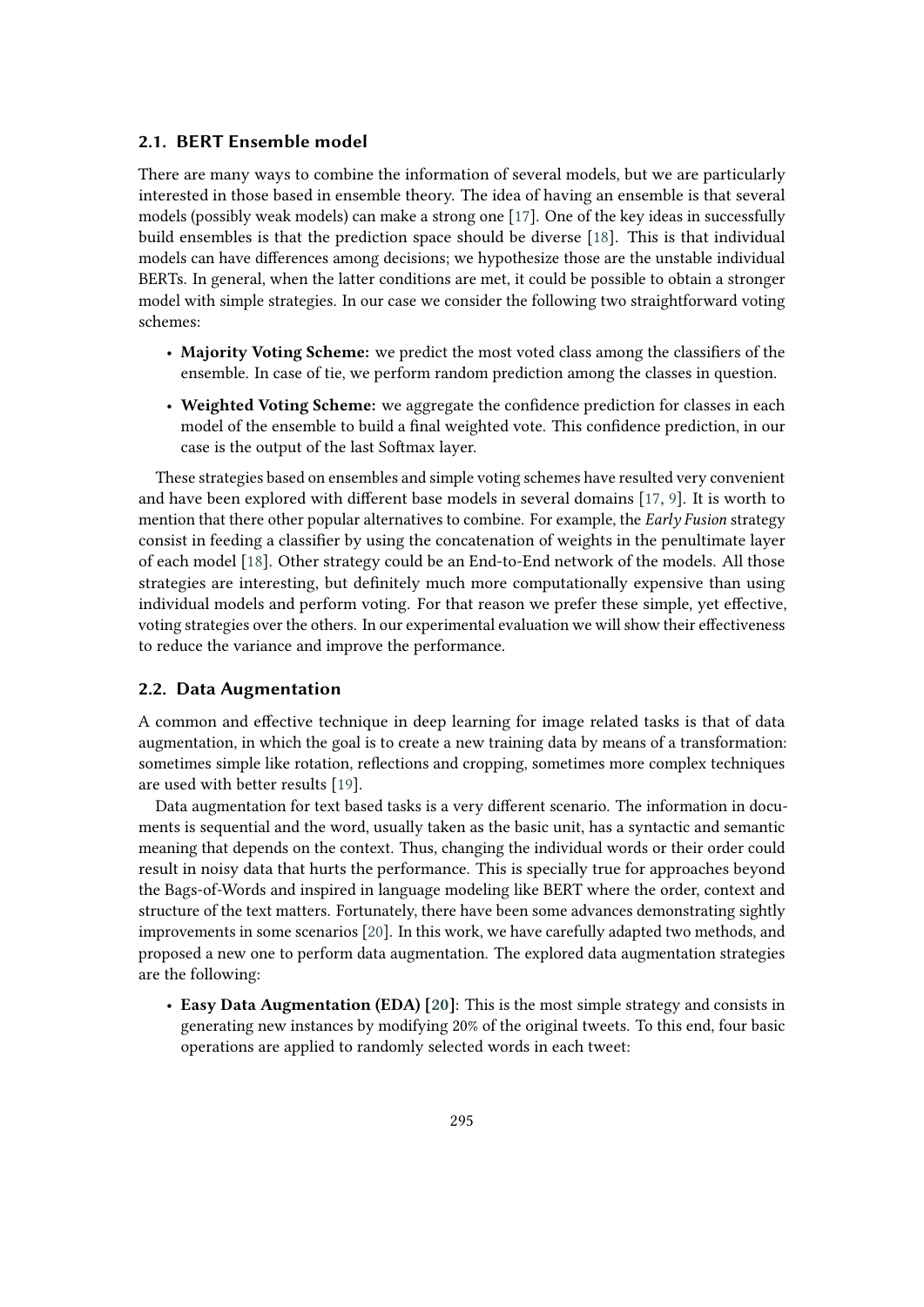- 1. *Replace*: select a word and change it by a random synonym.
- 2. *Insert*: randomly choose a synonym of a word, and insert it randomly.
- 3. *Swap*: select two words and swap their positions.
- 4. *Delete*: remove a word from the sentence.

For Easy Data Augmentation, one extra tweet was created for each tweet.

- **Unsupervised Data Augmentation (UDA) [\[21\]](#page-9-6)**: This implies the use of semisupervised learning; by augmenting each sentence of the original training set and using the kullback-leibler divergence to penalize the difference in the distributions of the logits. For Unsupervised Data Augmentation, four elements were created for each selected element from the input, EDA was used to create those new elements.
- **Adversarial Data Augmentation (ADA) [\[22\]](#page-9-7)**: At each epoch of the training, an adversarial method is used to create a new input for the misclassified sentences. For adversarial data augmentation a implementation of TextFooler [\[22\]](#page-9-7) for Spanish was used in which the purpose is to create a well classified input for a originally misclassified one.

It is worth to mention that previous described strategies, originally were designed for English language and therefore rely on dependent language tools. Thus, for each strategy we did several adaptations in order to exploit them in Spanish.

# <span id="page-3-1"></span>**3. Datasets, Baselines and Experimental Settings**

The MEX-A3T Team provided us the data set, which has 5222 no-aggressive and 2110 aggressive tweets. For the experiments in this paper we split the training data into 80% for training and 20% for test.

To compare the proposed strategies in this paper, we have trained two baselines that are commonly used in the literature:

- **N-grams ensemble with SVM**: We used a grid search to find a suitable number of unigrams, bigrams and trigrams at word level. We also find the number of 2-6-grams at character level. Those features were fed into an SVM to explore the  $C$  hyperparameter.
- **Bi-LSTM**: This baseline is a neural architecture with a Bi-LSTM and a classification layer. We use the pre-trained word2vec vectors in Spanish from Caro and Cuervo Institute - Linguistic Research Group  $^1$  $^1$ . We fix the learning rate in 1e-3, and we used the Adam Optimizer.

Regarding fine-tuning BERT, we set the hyper-parameters as the authors in [\[11\]](#page-8-7) recommend. We use Adam with a learning rate of 1e-5 and a batch size of 32 for three epochs. We use a classification layer and as loss function the weighted Cross Entropy Loss by using the proportion of each class. In this process, we used a BETO pre-trained model in Spanish text [\[23\]](#page-9-8) by using the widely known default implementation in [\[24\]](#page-9-9).

<span id="page-3-0"></span><sup>1</sup>https:www.datos.gov.co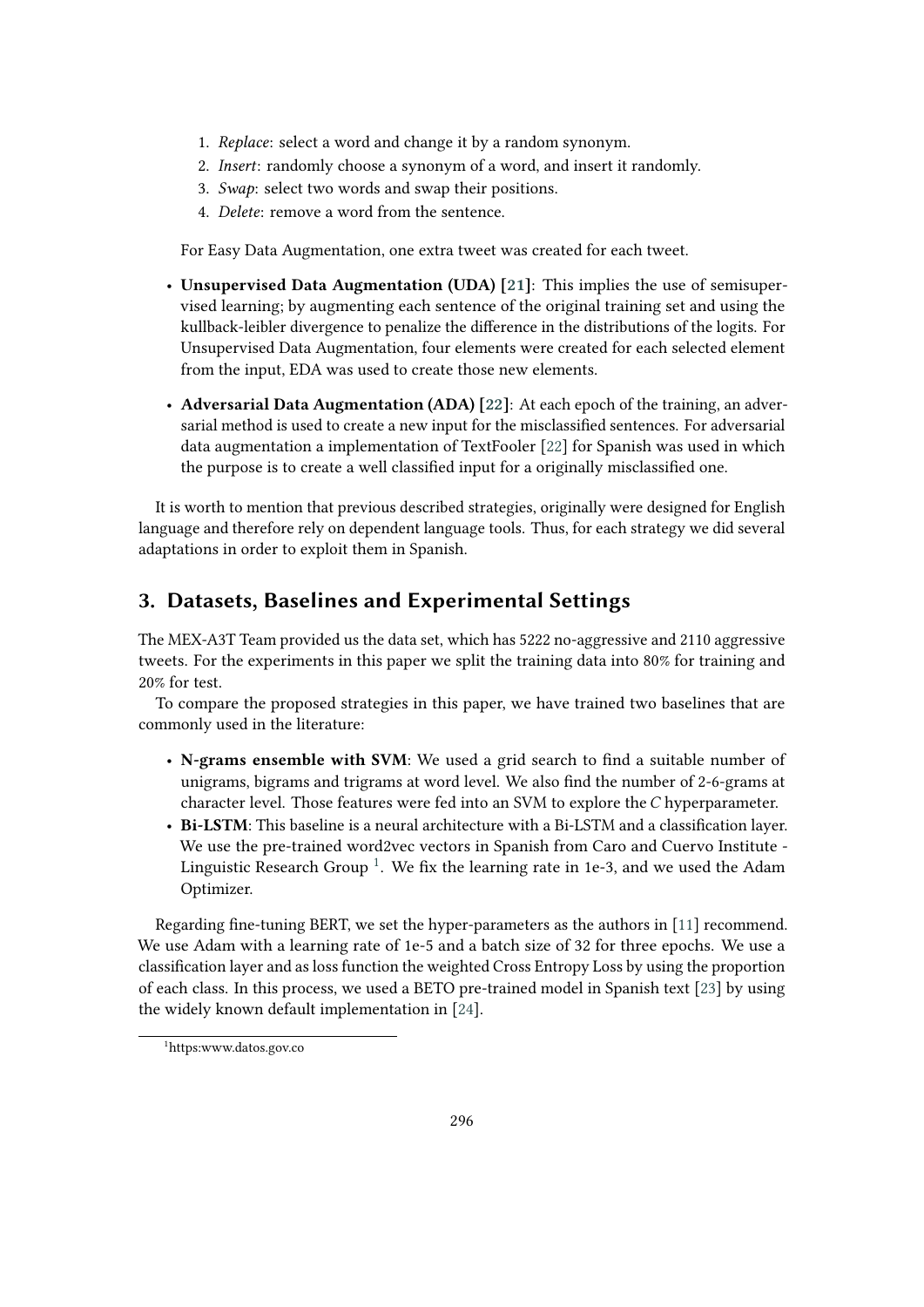#### **Table 1**

<span id="page-4-1"></span>Ensembles evaluation using  $F_1$ -Score for the aggressive class and standard deviation over one hundred runs. For the Ensembles rows we report two results: the left one for majority voting scheme, whereas the right one for weighted voting scheme.

| Model         | $F_1$ -avg offensive | $F_1$ -std offensive | $F_1$ -avg non-offensive | $F_1$ -avg macro |
|---------------|----------------------|----------------------|--------------------------|------------------|
| Ngrams-SVM    | 74.53                | n/a                  | 89.51                    | 82.02            |
| Bi-LSTM       | 73.00                | n/a                  | 87.33                    | 80.17            |
| Single BERT   | 79.31                | 0.836                | 91.88                    | 85.60            |
| Ensemble (5)  | 79.93 79.88          | 0.637 0.617          | 92.14 92.13              | 86.03 86.01      |
| Ensemble (10) | 79.68 80.01          | 0.541 0.516          | 92.17 92.19              | 85.93 86.10      |
| Ensemble (20) | 79.94 80.17          | 0.475 0.446          | 92.23 92.26              | 86.08 86.22      |

# **4. Evaluation**

This section describes the experimental evaluation that shows the main findings of this work. Firstly in Section [4.1](#page-4-0) we design a set of experiments to observe the benefits of building and ensemble of several BERT. Secondly in Section [4.2](#page-5-0) we explore data augmentation strategies to improve even more their performance. In order to have comparable results in this section, we partitioned the trained dataset in the following way: 80% for training, and 20% for test. The metrics we use to compare the methods were the  $F_1$  in each class, the macro  $F_1$  and the standard deviation.

### <span id="page-4-0"></span>**4.1. BERT Ensembles**

The purpose of experiments in this section is to empirically show that BERT ensembles are helpful and more stable for classification. For the experiments in this section BERT was full finetuned (the 130 millions of parameters) two hundred times with different seeds that initialized the last layer to detect aggressiveness. This pool is then used to compute the averages over one hundred runs for each voting scheme. This means that, for *Single BERT* the average performance of one hundred individual BERTs is reported with the standard deviations. For the case of a *Ensemble* (n), *n* different BERTs were randomly taken for each of the one hundred runs; we report the average performance and the standard deviation.

In Table [1](#page-4-1) we show the performance of BERT ensembles and other reference approaches. First of all, note that Single BERT clearly outperforms the two baseliness: 1)  $N$ -grams-SVM and 2) Bi-LSTM. Both of this approaches are very strong references, since we use well known strategies and heuristics to find suitable hyper-parameters (see Section [3\)](#page-3-1). The margin of improvement of Single BERT over the two baselines also shows that on average, the fine tuning have been successfully done.

From Table [1](#page-4-1) one can also note that Single BERT have a standard deviation of .836 in one hundred runs. However, when several BERTs are combined by using ensembles, the classification performance improves while the standard deviation decrease. In Table [1](#page-4-1) each row *Ensemble*  $(n)$  ( $n$ -BERTs) has two values in each column metric. The left value was obtained by using a majority voting scheme, whereas the right value represents the performance when using weighted voting scheme. In Figure [1](#page-5-1) the left plot shows the  $F_1$  of the aggressive class as the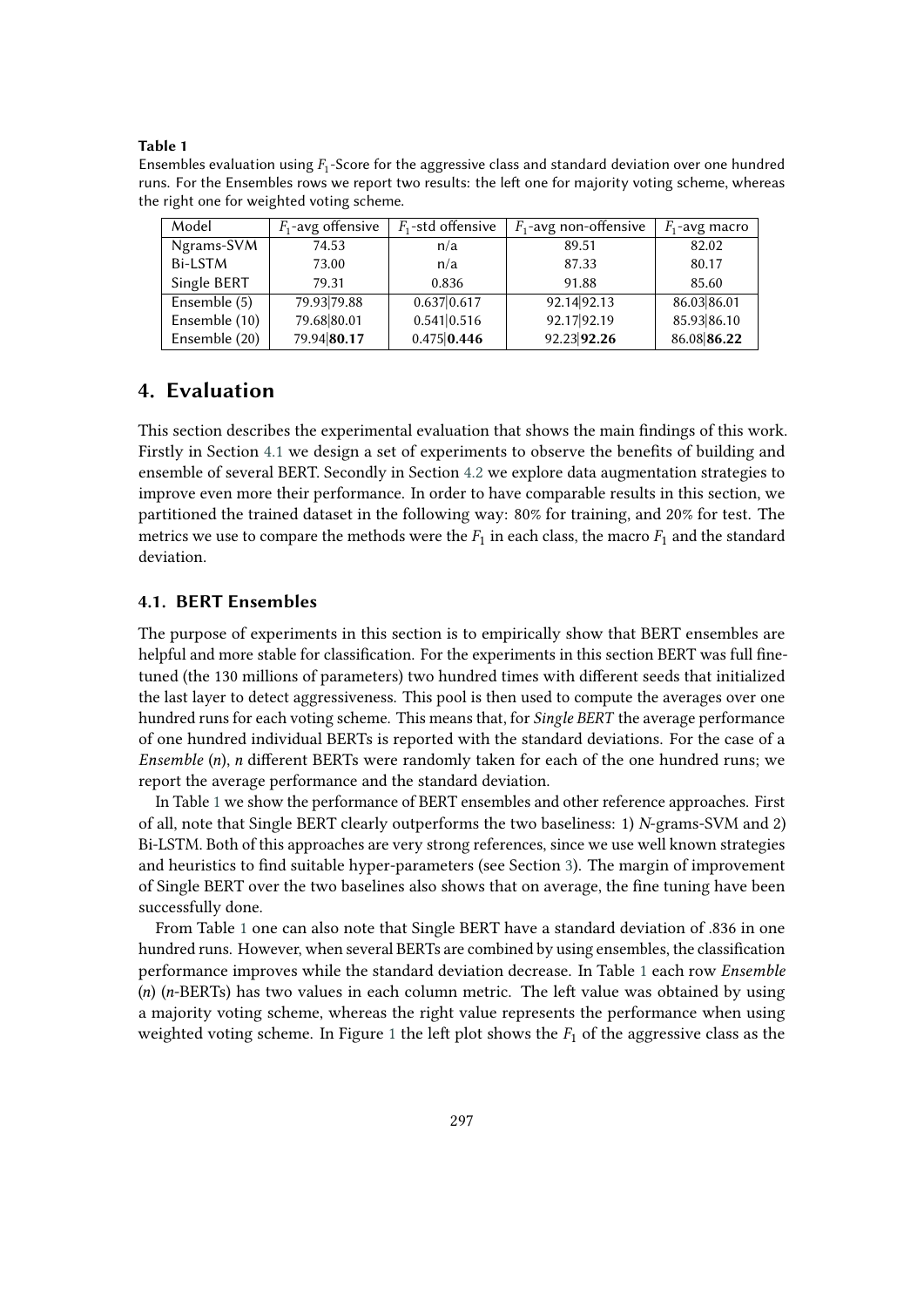

<span id="page-5-1"></span>**Figure 1:**  $F_1$  average by number of BERT in each kind of ensemble.

#### **Table 2**

<span id="page-5-2"></span>Evaluation of trained models on validation data with  $F_1$ -score for the aggressive class and standard deviation over fifty runs.

| Model         | vanilla         | eda           | uda             | adv             |
|---------------|-----------------|---------------|-----------------|-----------------|
| Single BERT   | $79.66 \pm .67$ | $79.29 + .78$ | $79.55 + .57$   | $79.66 \pm .74$ |
| Ensemble (5)  | $80.47 + .43$   | $80.54 + .48$ | $80.21 + .47$   | $80.52 + .50$   |
| Ensemble (10) | $80.68 \pm .34$ | $80.73 + .42$ | $80.32 + .38$   | $80.73 \pm .42$ |
| Ensemble (20) | $80.69 \pm .25$ | $80.87 + .29$ | $80.39 \pm .24$ | $80.92 \pm .30$ |

number of BERTs in the ensemble increase up to one hundred. The red line is for majority vote, whereas the black line is for weighted vote. In a similar way, the right plot shows how the variance decrease as the size of the ensemble increase. The ensemble based on majority vote seems to have stable and higher performance until the number of BERTs is greater than sixty. Thus, the weighted voting scheme seems to be a better choice as the variance is consistently lower than the majority voting scheme. The *CIMAT-1* run reported by the organizers in the final ranking of the challenge is a simple *Ensemble* (20). In the following Section, we will show how data augmentation can be used to improve the performance.

### <span id="page-5-0"></span>**4.2. Data Augmentation**

In this section we evaluate the data augmentation strategies described in Section [2.2.](#page-2-0) The purpose of these experiments is to improve the classification performance of the previously evaluate ensemble approaches. In all experiments of this section we will use the weighted voting scheme for ensemble methods. Furthermore, as data augmentation strategies are computationally expensive in time and storage, the results of this section are based on fifty runs instead of one hundred.

In Table [2](#page-5-2) experimental results shows that augmenting the data by using EDA and ADV improve the ensembles performance, while maintaining the standard deviation low compared to Single BERT. The UDA strategy actually seems to hurt the performance, but still having lower variance. The overall trend can be seen in the left plot of Figure [2,](#page-6-0) where ADV strategy seems to be the best choice to augment text. In Figure [3](#page-7-1) we show the boxplot of fifty runs of the *Ensemble* (20) for different data augmentation strategies. Note that the blue bloxplot,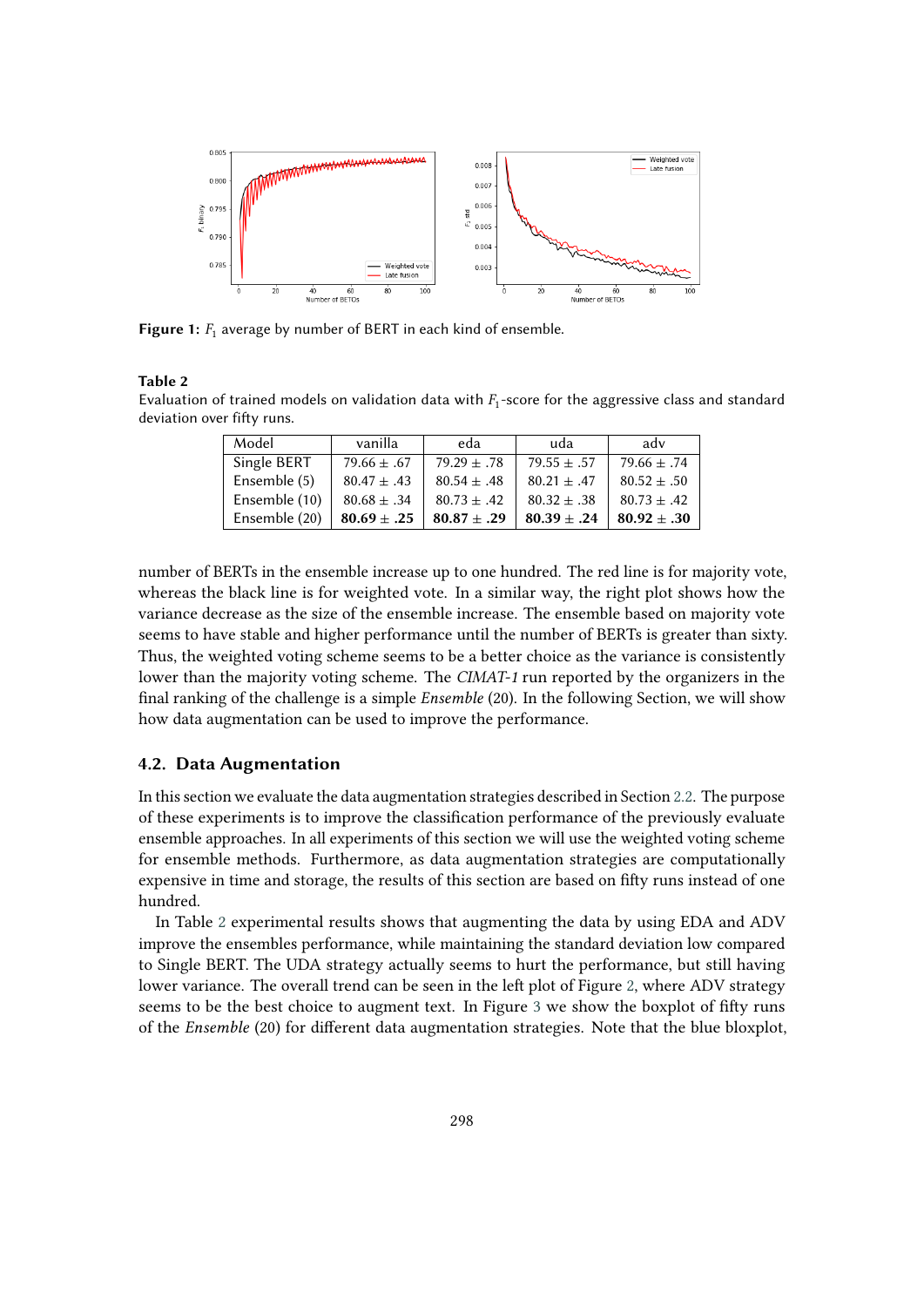| Model         | vanilla         | eda             | uda             | hard adv        |
|---------------|-----------------|-----------------|-----------------|-----------------|
| Single BERT   | $79.70 \pm .74$ | $79.28 \pm .81$ | $79.85 + .71$   | $79.06 \pm .73$ |
| Ensemble (5)  | $80.43 \pm .37$ | $80.34 + .64$   | $80.28 + .40$   | $80.12 + .45$   |
| Ensemble (10) | $80.45 \pm .33$ | $80.37 \pm .52$ | $80.26 + .30$   | $80.53 \pm .35$ |
| Ensemble (20) | $80.46 \pm .25$ | $80.53 \pm .37$ | $80.18 \pm .24$ | $80.75 \pm .25$ |

<span id="page-6-1"></span>**Table 3** Evaluation of models, trained without dropout, on validation data with  $F_1$ -score on aggressive category.



<span id="page-6-0"></span>**Figure 2:** Histograms performance of Ensemble (20) with different Data Augmentation strategies. The left plot are fine-tuned BERTs with dropout, whereas the right plot are without dropout.

corresponding to the vanilla (no data augmentation) seems to have lower results than the red boxplot of the adversary data augmentation. Furthermore, the variance is still low in all data augmentation strategies.

Finally in Table [3](#page-6-1) and the right plot of Figure [2,](#page-6-0) we show the experimental result of removing the dropout in last layer of the fine-tuning process of BERT. Reportedly, it is better to have dropout, but if the test data comes from very similar distribution that could not be necessary. For example, note that the vanilla strategy (no data augmentation) has very similar results with and without dropout (see the first row of both tables). However, in Table [3](#page-6-1) note that data augmentation does not grow the performance at the same pace, and in some cases it hurts. Also note that the size of the ensemble helps, especially if the ADV strategy is used. Finally, note that UDA strategy improves the *Single BERT* model, which results in the best single model. These latter results suggest that while the UDA improves the behavior of the model by reinforcing positive examples every time, on the other hand, the use of adversaries might be doing it by learning a wider array of the dataset, specifically, the hard to learn examples. That would explain that the ensembles behave better as they go larger when using adversarial augmentation. In the final ranking of the challenge, *CIMAT-2* corresponds to an *Ensemble* (20) that used EDA data augmentation. As experiments in Table [2](#page-5-2) and [3](#page-6-1) show, this is not the best strategy to data augmentation since the performance is lower than ADV with and a similar or higher standard deviation. The experiments that use UDA and ADV was obtained once the challenge was finished.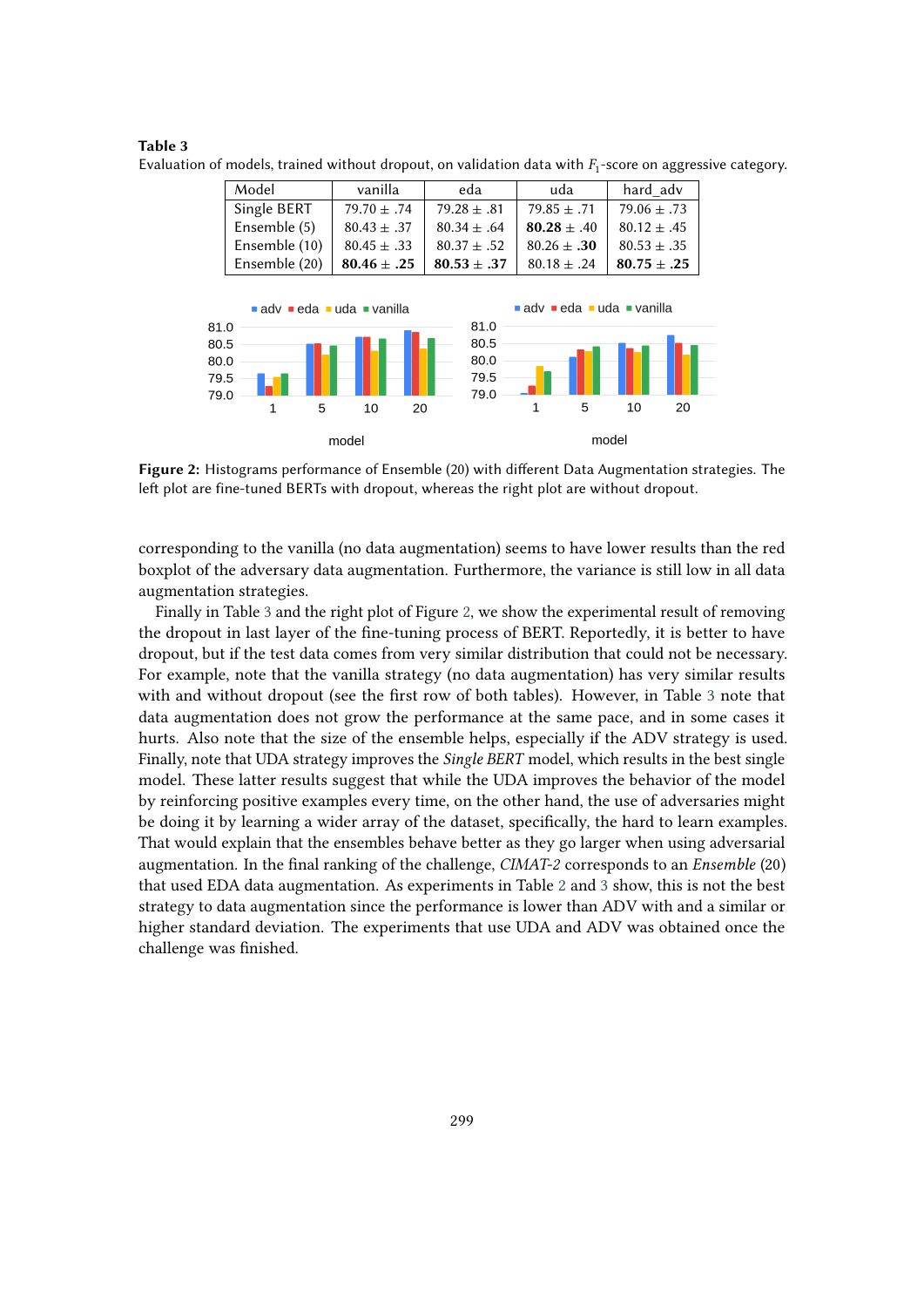

<span id="page-7-1"></span>**Figure 3:** Boxplots on fifty runs of the Ensemble (20) by using different data augmentation strategies and evaluating the  $F_1$  for the aggressive class.

## **5. Conclusions**

We proposed strategies for AD that are based on ensembles of fine-tuned BERTs. The weighted voting scheme seems to be helpful for combining the decisions of several models. This means competitive performance and low variance of the model. The experiments show that there is space for the data augmentation paradigm in the tool set of the deep learning specialist. However, even if the results suggest that there is some improvement in the results when using data augmentation, they also imply certain trade offs. The results indicate that there is more to be gained when working with adversarial data augmentation on ensembles because the models seems to learn in a more heterogeneous way. But the cost of doing so is quite elevated because of the need of using costly methods for the adversarial examples' generation.

## **Acknowledgments**

Guzman-Silverio and Balderas-Paredes appreciate CONACYT's support for scholarships 925934 and 928540 respectively.

# **References**

- <span id="page-7-0"></span>[1] V. Basile, C. Bosco, E. Fersini, D. Nozza, V. Patti, F. M. R. Pardo, P. Rosso, M. Sanguinetti, Semeval-2019 task 5: Multilingual detection of hate speech against immigrants and women in twitter, in: Proceedings of the 13th International Workshop on Semantic Evaluation, 2019, pp. 54–63.
- [2] M. E. Aragón, H. Jarquín, M. Montes-y Gómez, H. J. Escalante, L. Villaseñor-Pineda, H. Gómez-Adorno, G. Bel-Enguix, J.-P. Posadas-Durán, Overview of mex-a3t at iberlef 2020: Fake news and aggressiveness analysis in mexican spanish, in: Notebook Papers of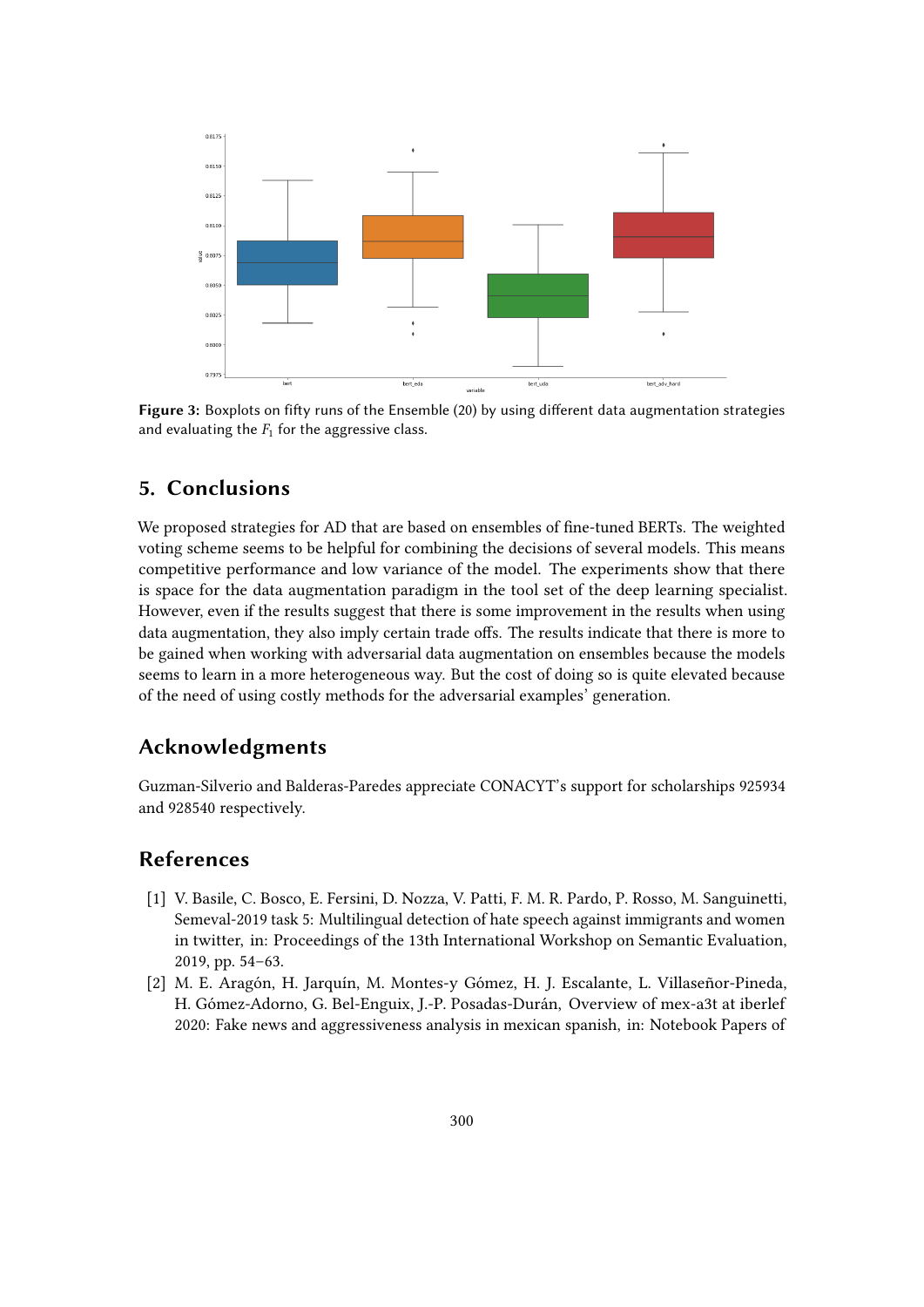2nd SEPLN Workshop on Iberian Languages Evaluation Forum (IberLEF), Malaga, Spain, September, 2020.

- [3] N. Safi Samghabadi, A. P. López Monroy, T. Solorio, Detecting early signs of cyberbullying in social media, in: Proceedings of the Second Workshop on Trolling, Aggression and Cyberbullying, European Language Resources Association (ELRA), Marseille, France, 2020, pp. 144–149. URL: [https://www.aclweb.org/anthology/2020.trac-1.23.](https://www.aclweb.org/anthology/2020.trac-1.23)
- <span id="page-8-0"></span>[4] M. E. Aragón, A. P. López-Monroy, Author profiling and aggressiveness detection in spanish tweets: Mex-a3t 2018., in: IberEval@ SEPLN, 2018, pp. 134–139.
- <span id="page-8-1"></span>[5] M. E. Aragón, M. Á. Álvarez-Carmona, M. Montes-y Gómez, H. J. Escalante, L. Villasenor-Pineda, D. Moctezuma, Overview of mex-a3t at iberlef 2019: Authorship and aggressiveness analysis in mexican spanish tweets, in: Notebook Papers of 1st SEPLN Workshop on Iberian Languages Evaluation Forum (IberLEF), Bilbao, Spain, 2019.
- <span id="page-8-2"></span>[6] L. P. Del Bosque, S. E. Garza, Aggressive Text Detection for Cyberbullying, in: A. Gelbukh, F. C. Espinoza, S. N. Galicia-Haro (Eds.), Human-Inspired Computing and Its Applications, Springer International Publishing, Cham, 2014, pp. 221–232.
- <span id="page-8-3"></span>[7] D. Chatzakou, N. Kourtellis, J. Blackburn, E. De Cristofaro, G. Stringhini, A. Vakali, Detecting Aggressors and Bullies on Twitter, in: Proceedings of the 26th International Conference on World Wide Web Companion, WWW '17 Companion, International World Wide Web Conferences Steering Committee, Republic and Canton of Geneva, Switzerland, 2017, pp. 767–768.
- <span id="page-8-4"></span>[8] H. J. Escalante, E. Villatoro-Tello, S. E. Garza, A. P. López-Monroy, M. Montes-y-Gómez, L. Villaseñor-Pineda, Early detection of deception and aggressiveness using profile-based representations, Expert Systems with Applications 89 (2017) 99 – 111.
- <span id="page-8-5"></span>[9] G. K. Pitsilis, H. Ramampiaro, H. Langseth, Effective hate-speech detection in twitter data using recurrent neural networks, Applied Intelligence 48 (2018) 4730–4742.
- <span id="page-8-6"></span>[10] Z. Zhang, D. Robinson, J. Tepper, Detecting hate speech on twitter using a convolution-gru based deep neural network, in: European semantic web conference, Springer, 2018, pp. 745–760.
- <span id="page-8-7"></span>[11] J. Devlin, M.-W. Chang, K. Lee, K. Toutanova, BERT: Pre-training of deep bidirectional transformers for language understanding, in: Proceedings of the 2019 Conference of the North American Chapter of the Association for Computational Linguistics: Human Language Technologies, Volume 1 (Long and Short Papers), Association for Computational Linguistics, Minneapolis, Minnesota, 2019, pp. 4171–4186. URL: [https://www.aclweb.org/](https://www.aclweb.org/anthology/N19-1423) [anthology/N19-1423.](https://www.aclweb.org/anthology/N19-1423) doi:10.18653/v1/N19-1423.
- <span id="page-8-8"></span>[12] A. Paraschiv, D.-C. Cercel, Upb at germeval-2019 task 2: Bert-based offensive language classification of german tweets, in: Preliminary proceedings of the 15th Conference on Natural Language Processing (KONVENS 2019). Erlangen, Germany: German Society for Computational Linguistics & Language Technology, 2019, pp. 396–402.
- <span id="page-8-9"></span>[13] M. Mozafari, R. Farahbakhsh, N. Crespi, A bert-based transfer learning approach for hate speech detection in online social media, in: International Conference on Complex Networks and Their Applications, Springer, 2019, pp. 928–940.
- <span id="page-8-10"></span>[14] J. Dodge, G. Ilharco, R. Schwartz, A. Farhadi, H. Hajishirzi, N. Smith, Fine-tuning pretrained language models: Weight initializations, data orders, and early stopping, arXiv preprint arXiv:2002.06305 (2020).